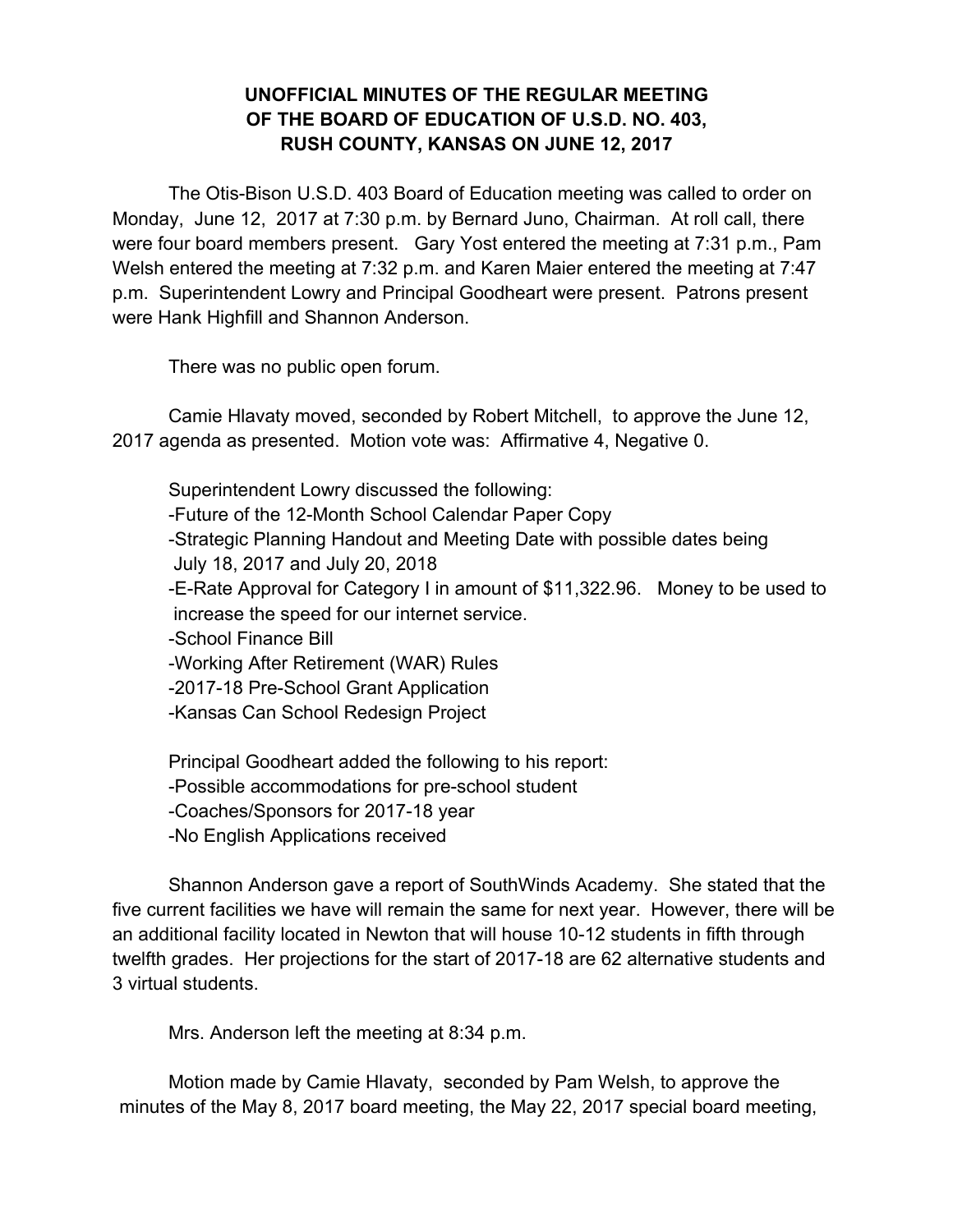treasurer's report, accounts payable, activity funds and petty cash fund as presented. Motion vote was: Affirmative 7, Negative 0.

Gary Yost moved, seconded by Pam Welsh, to approve joining Smoky Hill Service Educational Service Center for the 2017-2018 school year at a cost of \$781.40. Motion vote was: Affirmative 7, Negative 0.

Motion made by Everett Royer, seconded by Karen Maier, to approve the Bison Recreation Lease for the 2017-18 school year. Motion vote was: Affirmative 7, Negative 0.

No action was taken on Item D - Consideration of Approval of Window Bids as no additional bids have been received.

Camie Hlavaty moved, seconded by Robert Mitchell, to approve the Out-Of-District Application for Nicole Freemyer. Motion vote was: Affirmative 7, Negative 0.

Motion made by Gary Yost, seconded by Everett Royer, to approve the invoice from Apex Learning in the amount of \$12,500.00. Motion vote was: Affirmative 7, Negative 0.

Gary Yost moved, seconded by Karen Maier, to approve the invoice from ESSDACK in the amount of \$7,800.00 for Odysseyware. Motion vote was: Affirmative 7, Negative 0.

Karen Maier moved to approve the sale of seven (7) busses on Purple Wave. Motion vote was: Affirmative 7, Negative 0. (Busses to be sold are #1, 2, 3, 4, 5, 16 and 10.)

Motion made by Karen Maier, seconded by Camie Hlavaty, to approve the Memorandum of Understanding as presented. Motion vote was: Affirmative 7, Negative 0.

Camie Hlavaty moved, seconded by Everett Royer, to have an end-of-year special board meeting on June 22, 2017 at 7:00 a.m. Motion vote was: Affirmative 7, Negative 0.

Motion made by Gary Yost, seconded by Everett Royer, to approve disposal of surplus equipment as presented through the sale or disposal of the items. Motion vote was: Affirmative 7, Negative 0. (The items to be sold include MacBooks, Servers, Projectors, Mac Minis, and Charging Carts.)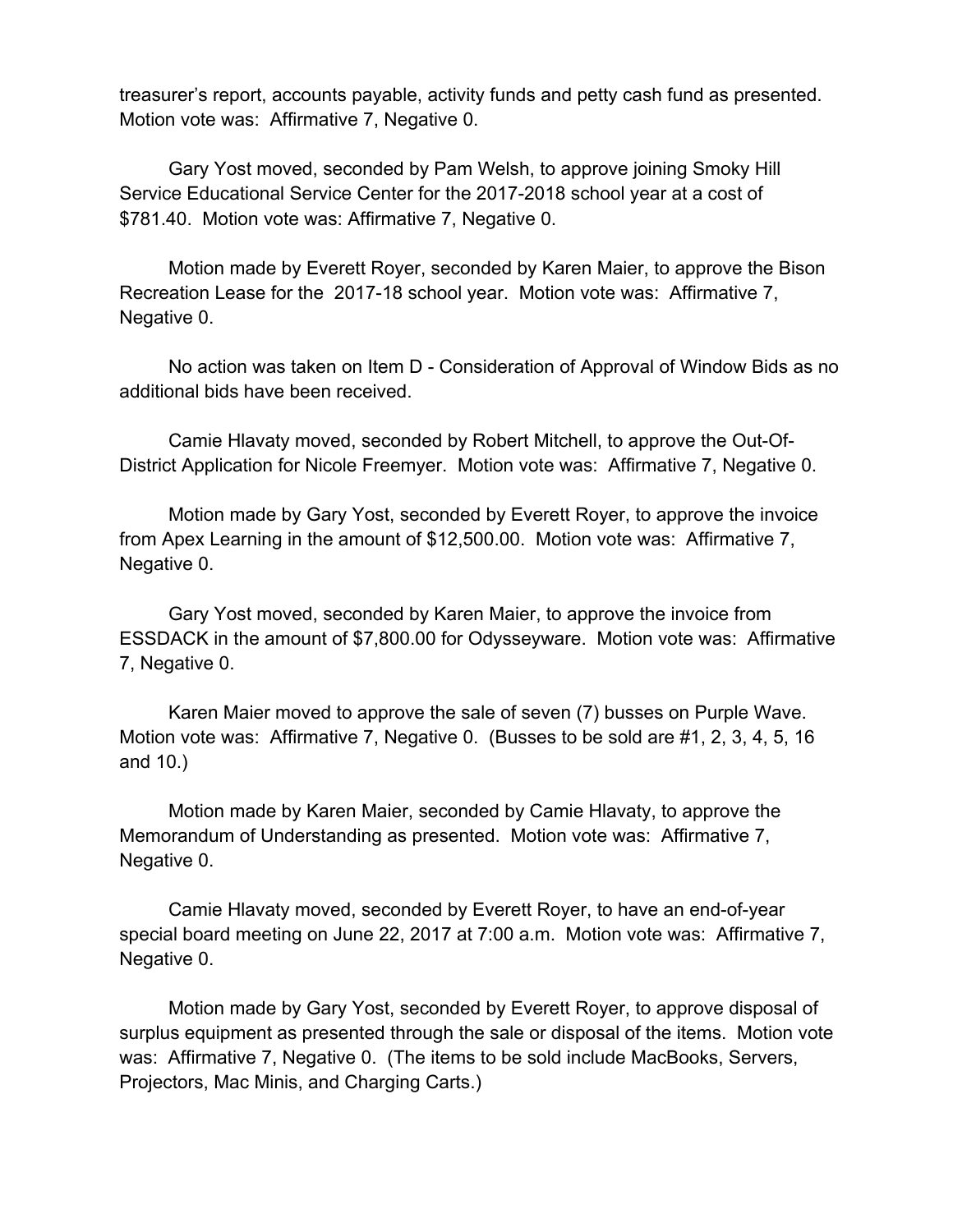Gary Yost moved, seconded by Camie Hlavaty, to approve the Application for Out-of-District School Attendance and Transportation for Trent and Troy Yarmer. Motion vote was: Affirmative 7, Negative 0.

Motion made by Bernard Juno, seconded by Gary Yost, to go into executive session for fifteen (15) minutes with the board and Superintendent Lowry to discuss personnel matters of non-elected personnel to protect the privacy interests of the individuals to be discussed and that we return to open session in this room at 9:29 p.m. Motion vote was: Affirmative 7, Negative 0.

The meeting was resumed at 9:29 p.m.

Motion made by Pam Welsh, seconded by Robert Mitchell, to accept the resignation from VirJean Scheuerman as bus driver. Motion vote was: Affirmative 7, Negative 0.

Motion made by Everett Royer, seconded by Camie Hlavaty, to allow Mrs. Hagans to be an Assistant Principal for one (1) year for grades 7-12, to allow her to move to a professional license. Motion vote was: Affirmative 7, Negative 0.

Motion made by Karen Maier, seconded by Pam Welsh, to approve the updated Supplemental List. Motion vote was: Affirmative 7, Negative 0. (Supplemental List attached and hereby made a part of these minutes.)

Motion made by Camie Hlavaty, seconded by Karen Maier, to go into executive session for ten (10) minutes with the board and Superintendent Lowry as needed to discuss negotiations and to protect the public interest in negotiating a fair and equitable contract and that we return to open session in this room at 9:44 p.m. Motion vote was: Affirmative 7, Negative 0.

The meeting was resumed at 9:47 p.m. No action resulted from these executive sessions.

Gary Yost moved to adjourn. Camie Hlavaty seconded. Motion vote was: Affirmative 7, Negative 0. The meeting was adjourned at 9:47 p.m.

\_\_\_\_\_\_\_\_\_\_\_\_\_\_\_\_\_\_\_\_\_\_\_\_\_\_\_\_\_\_\_\_ \_\_\_\_\_\_\_\_\_\_\_\_\_\_\_\_\_\_\_\_\_\_\_\_\_\_\_\_\_\_\_

Respectfully Submitted: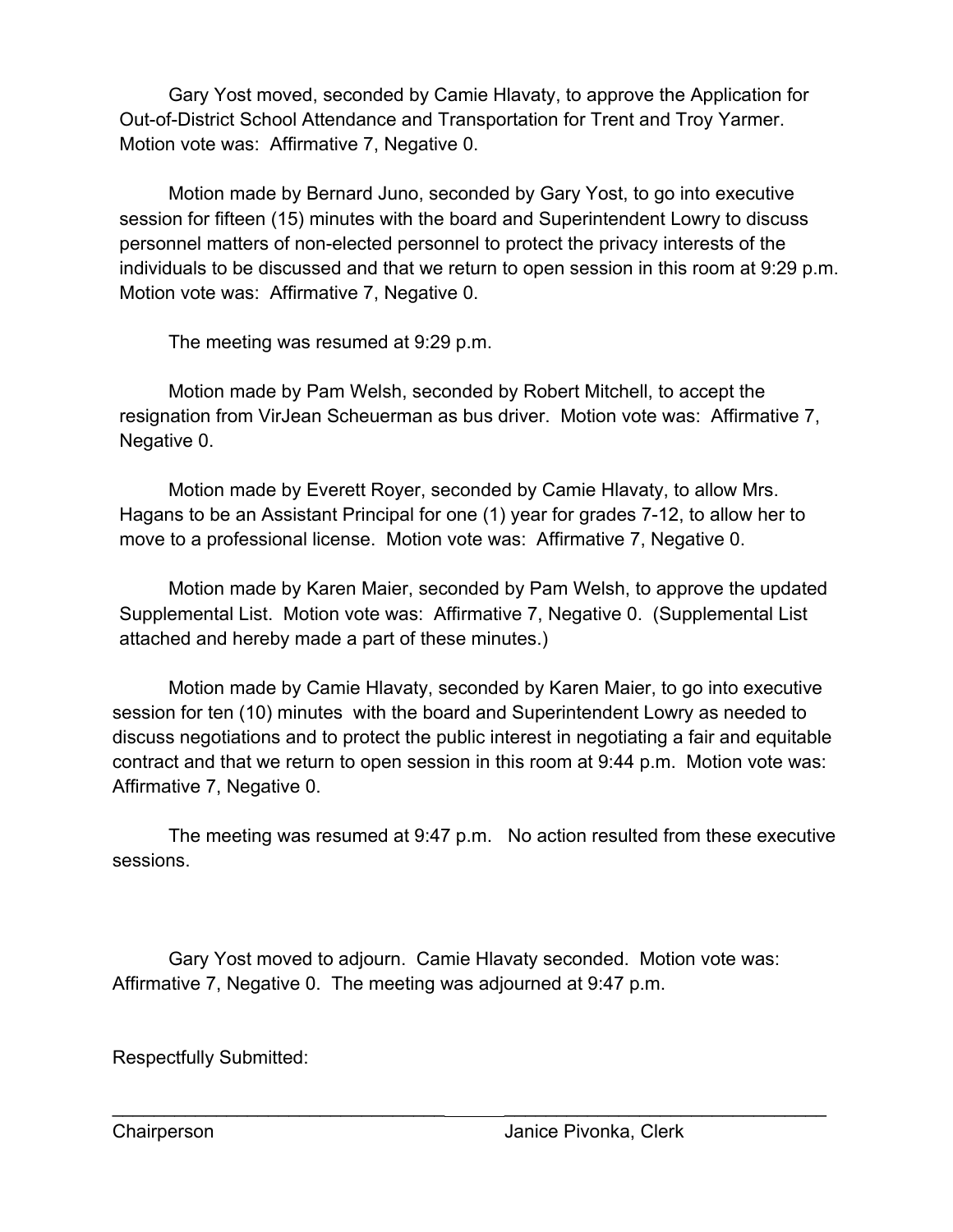## **OTIS-BISON HIGH SCHOOL ACTIVITY & CLUB SPONSORS 2017/18**

**June 12, 2017**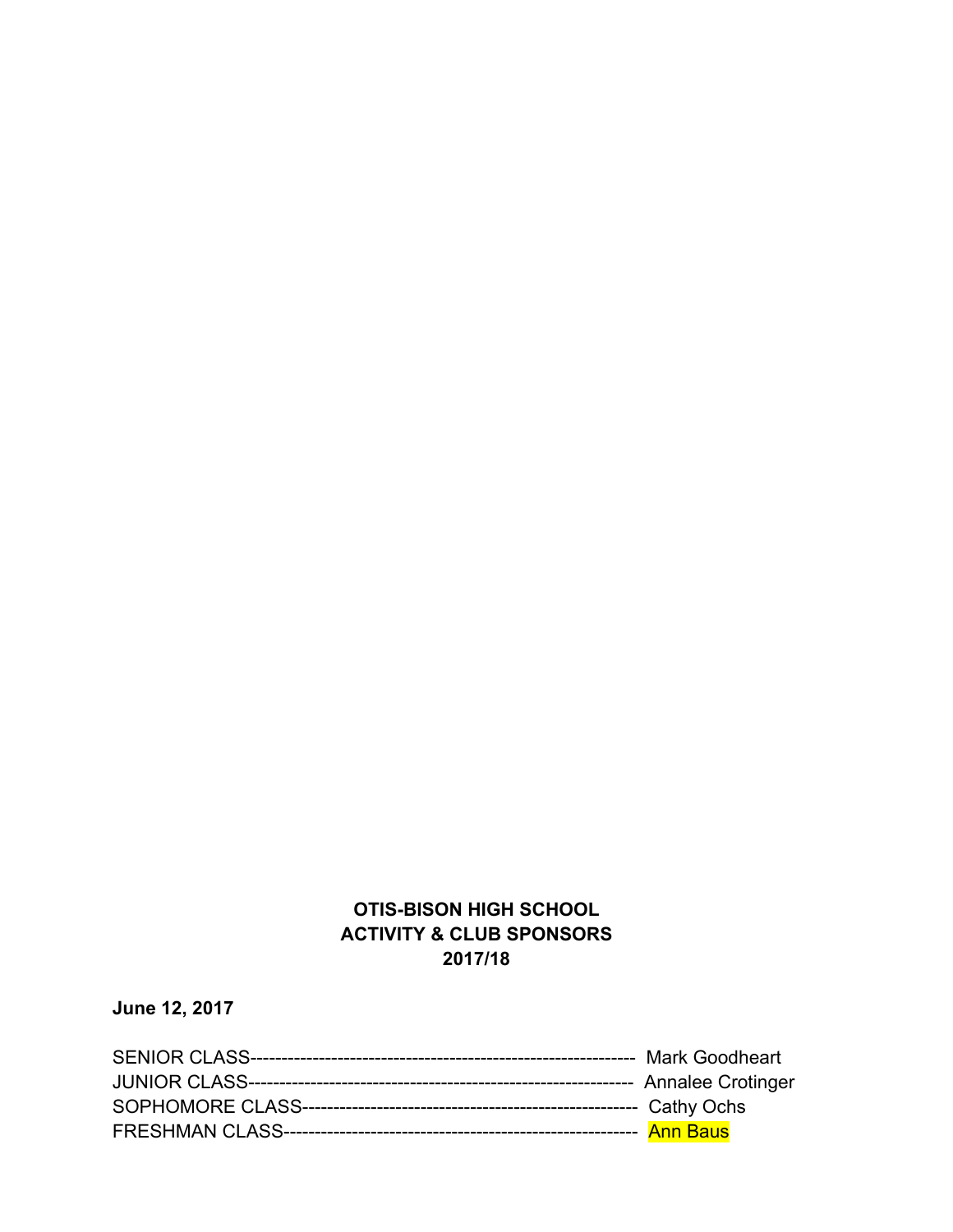|                                     | Amy Blackburn        |
|-------------------------------------|----------------------|
|                                     |                      |
|                                     |                      |
|                                     | Janelle Maier        |
|                                     | Julie Wagner         |
|                                     |                      |
|                                     |                      |
|                                     | <b>Robert Trapp</b>  |
|                                     |                      |
|                                     |                      |
|                                     | Don DeWald           |
|                                     | <b>Curtis Little</b> |
|                                     |                      |
|                                     | <b>Travis Starr</b>  |
| HEAD TEACHER----------------------- |                      |
|                                     | Stan Ewy/Deb Erb     |

Approved:

## **OTIS-BISON JUNIOR HIGH SCHOOL ACTIVITY & CLUB SPONSORS 2017/18**

Volleyball (Head)------------------------------------------------------------------ Dee Bartonek